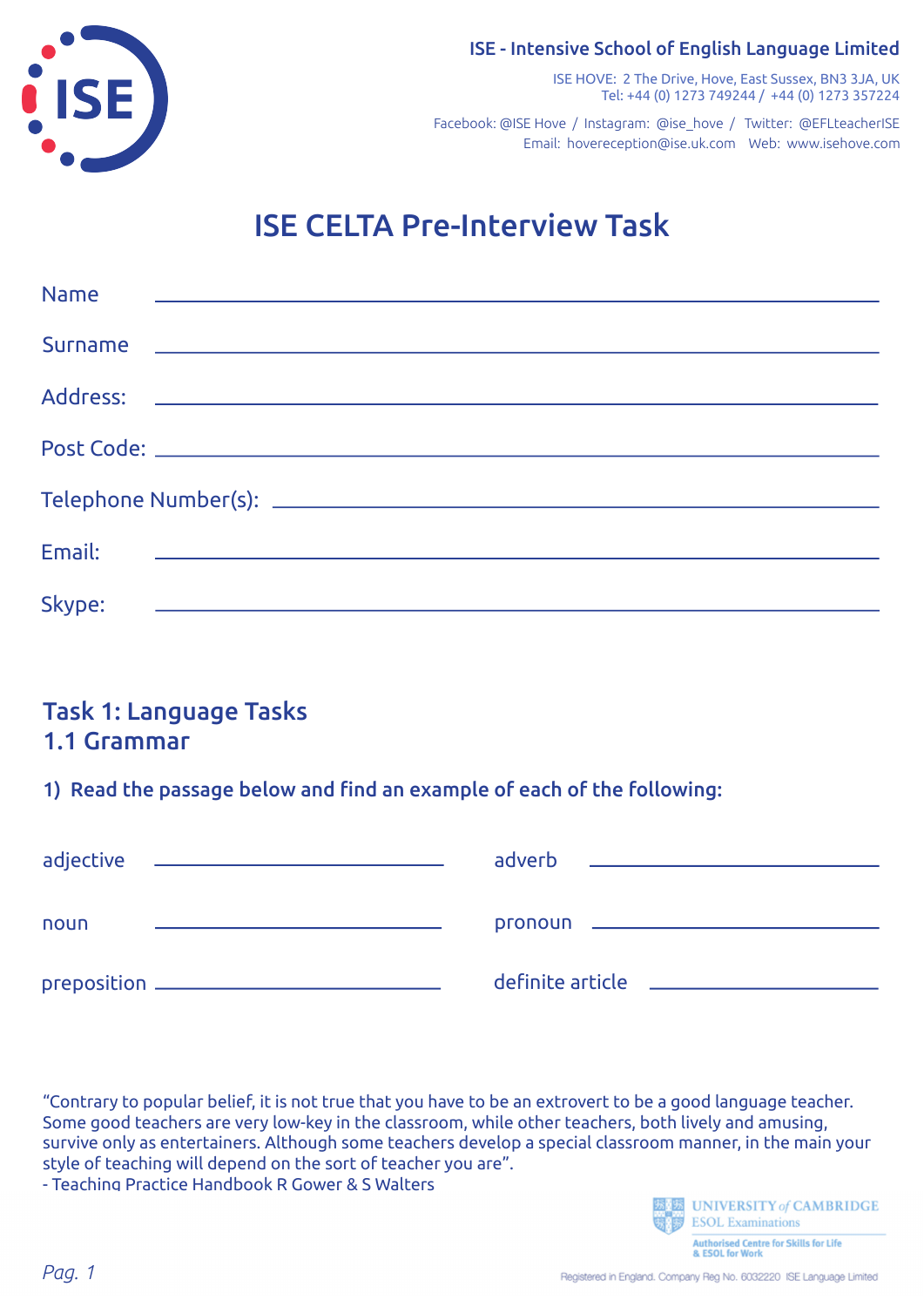#### ISE - Intensive School of English Language Limited



ISE HOVE: 2 The Drive, Hove, East Sussex, BN3 3JA, UK Tel: +44 (0) 1273 749244 / +44 (0) 1273 357224

Email: hovereception@ise.uk.com Web: www.isehove.com Facebook: @ISE Hove / Instagram: @ise\_hove / Twitter: @EFLteacherISE

2) Name the tenses or language items that are underlined and explain the difference in meaning:

| c) <u>I used to drive.</u> |  |
|----------------------------|--|
| d) I usually <u>drive.</u> |  |
|                            |  |
|                            |  |
|                            |  |
|                            |  |

#### 3) Identify the mistake in each sentence, make the necessary corrections and explain why:

# a) I've been to Paris last year. b) Look at the clouds. It will rain.

c) Can you borrow me your pen please?

# 1.2 Vocabulary

- 4) Choose the correct / most suitable word to complete the sentences:
- a) Can you ensure / insure the dog won't escape?
- b) We approach a solicitor for advice / advise.
- c) From his manner I implied / inferred that he was angry.

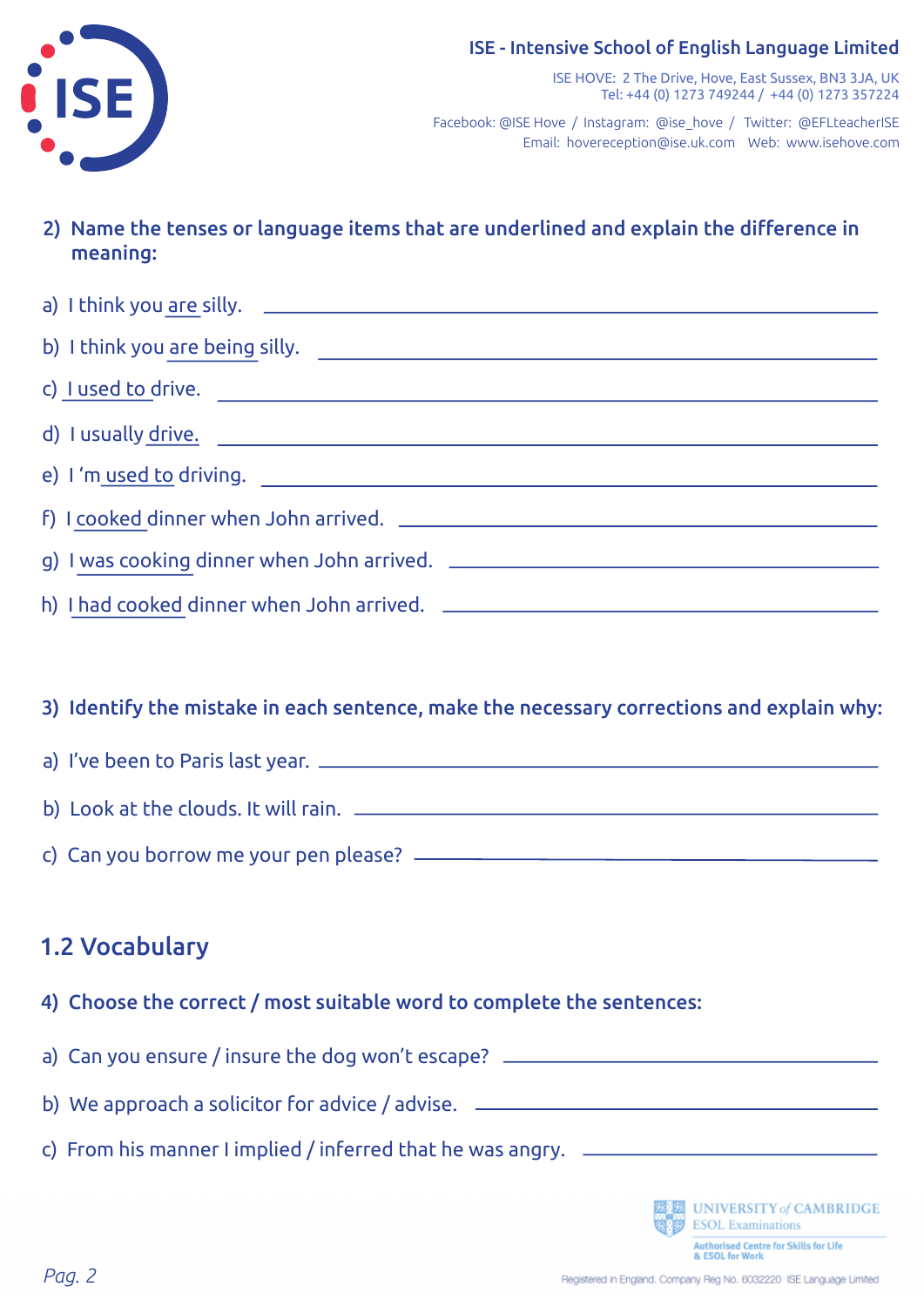



#### ISE HOVE: 2 The Drive, Hove, East Sussex, BN3 3JA, UK Tel: +44 (0) 1273 749244 / +44 (0) 1273 357224

Email: hovereception@ise.uk.com Web: www.isehove.com Facebook: @ISE Hove / Instagram: @ise\_hove / Twitter: @EFLteacherISE

## 5) How would you show the difference to a student between:



# 1.3 Phonology

### 6) Mark the stress in the following words e.g. hotel:

| comfortable | confusion   | cigarette   | relaxed       |
|-------------|-------------|-------------|---------------|
| photograph  | photography | advertising | advertisement |

# 7) Can you de-code this?  $\sqrt{\delta}$ a kwik bra $\upsilon$ n foks dzampt avva  $\delta$ a leizi: dog $\sqrt{\delta}$

# Task 2: Roles & Expectations

1) Teaching 'English as a foreign language' is different from teaching a foreign language in a state school because:

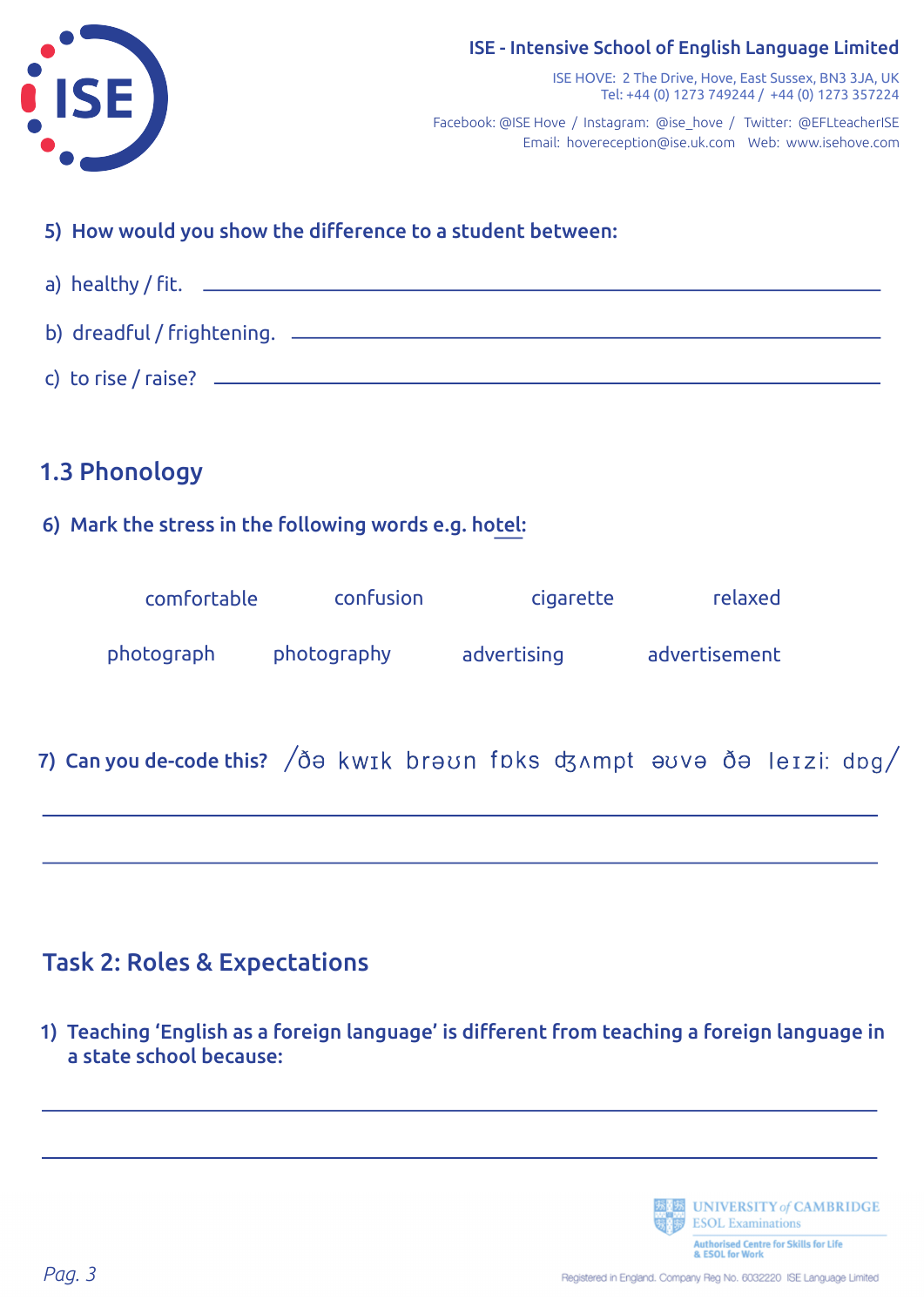

#### 2) In my opinion the three most important qualities, which make a good teacher, are:

| и            |  |
|--------------|--|
| $\mathbf{2}$ |  |
| 3)           |  |

#### 3) Learning to teach English on the CELTA programme will, I think, be like:

| $\Box$ parachute jumping | $\Box$ following a recipe          |
|--------------------------|------------------------------------|
| $\Box$ learning to drive | $\Box$ learning your mother tongue |
| because:                 |                                    |

#### 4) What do you think the best thing about the CELTA Course will be for you?:

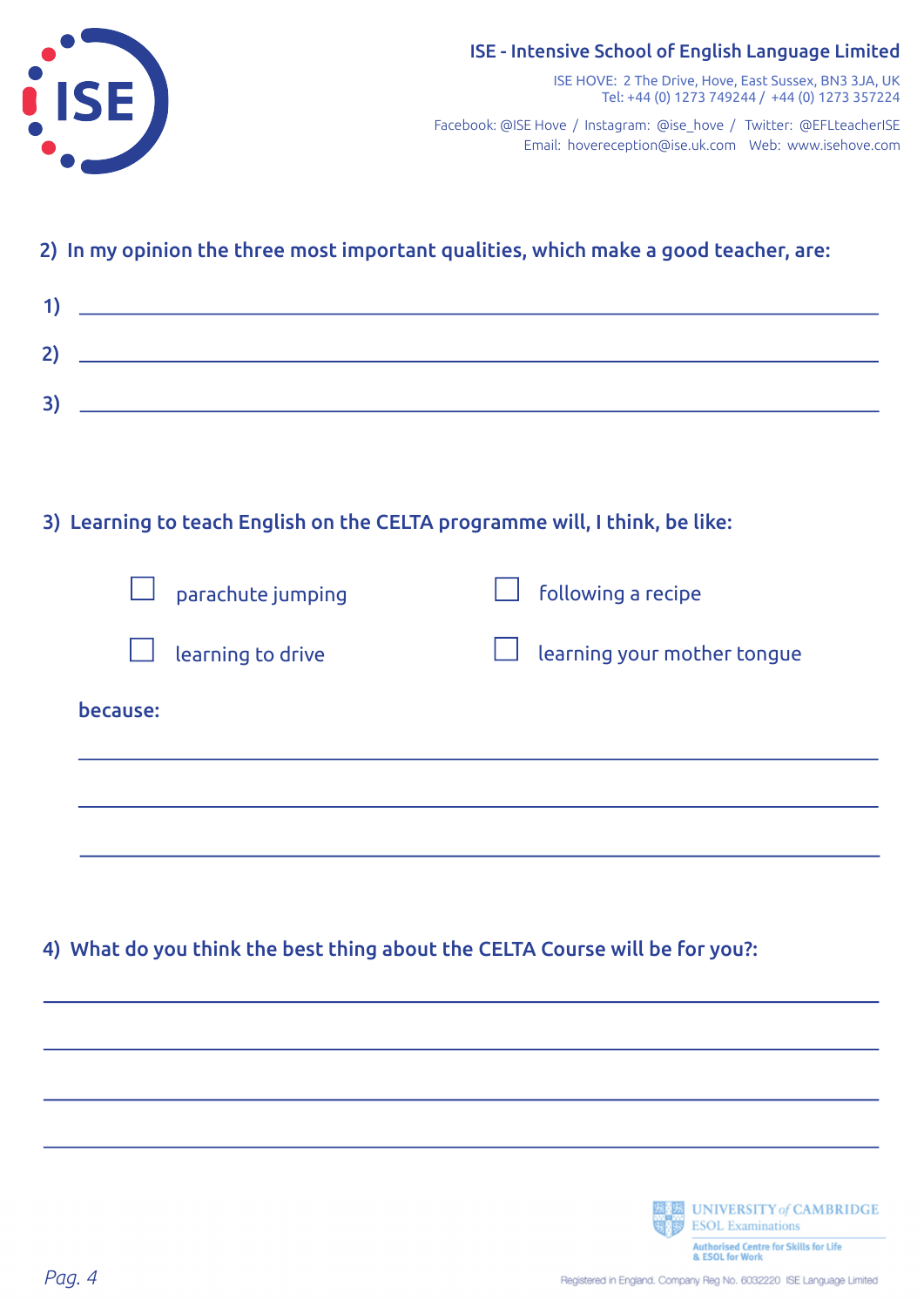#### ISE - Intensive School of English Language Limited

ISE

ISE HOVE: 2 The Drive, Hove, East Sussex, BN3 3JA, UK Tel: +44 (0) 1273 749244 / +44 (0) 1273 357224

Email: hovereception@ise.uk.com Web: www.isehove.com Facebook: @ISE Hove / Instagram: @ise\_hove / Twitter: @EFLteacherISE

# Task 3: Text-correction Task

For homework, a student wrote this letter of introduction to his teacher. It has 32 mistakes which need correcting. As an example, the first 2 have been corrected for you. Find and underline/highlight the other 30 mistakes in the same way. Write the corrected form in the margin.

| 1. September<br>2. name's<br>3.                                        | <b>Jacques Boff</b><br><b>34 Duke Street</b><br><b>Brighton BN1 1BS</b><br>21 september 2018                                                                                                                                                                                                                                                                                                                                                                                                                                                |
|------------------------------------------------------------------------|---------------------------------------------------------------------------------------------------------------------------------------------------------------------------------------------------------------------------------------------------------------------------------------------------------------------------------------------------------------------------------------------------------------------------------------------------------------------------------------------------------------------------------------------|
| 7. Dear Anna                                                           |                                                                                                                                                                                                                                                                                                                                                                                                                                                                                                                                             |
| $10.$ $\qquad \qquad$                                                  | 9. My names' Jacques and I'm studing with you in your saturday morning English class.<br>I'm writing this letter to introduce myself to you and to tell you why am I here in Brighton learning English?<br>11. As you already know (from my accent if nothing more!), I was born near to Toulouse in southern France,<br>although actually, I feel as if I'm from Nice as I've been living there since I was a child.                                                                                                                       |
|                                                                        | 12. _____________ i'm twenty-four years old, single and I haven't got any children. I still live with my parents in a nice flat in the<br>13. _____________ city centre, about ten minutes from the main square, station and market area. It's a cosmopolitan, lively,<br>14. Large city with plenty to do and lots of green areas where we can relax, get some fresh air and meet with<br>our friends. My father's now retired but my mother and grandmother both continues to work part-time in<br>15. _____________ the nearby hospital. |
| 16.                                                                    | 17. ____________ I'm a Taxi-driver and am learning English for my job. I speak a little of Italian, and French of course, but in<br>my work I've to talk to a lot of tourists with much different accents, so during this course, I'd like lots of<br>18. ______________ speaking and listening practice please. I tryed to learn English at school. Despite taking classes twice a<br>19. _____________ week, I didn't manage to speak anything. I hope I'm more lucky this time.                                                          |
|                                                                        | I've been in Brighton for three months now and feel as if I'm making a reasonable progress, but my main<br>22. seem to run together. Why are you British so hard to understand. I never have this problem in my language!                                                                                                                                                                                                                                                                                                                   |
| 23.                                                                    | So far, I'm really enjoying life in Brighton. It's so much fun! I love coming to your classes too and thought<br>25. I know I don't usually do the homework, not because I don't like the exersises you give us or because I don't<br>think their necessary, but because I'm very busy as I have to work at Macdonalds everyday to pay for my<br>26. ____________ think their inecessary, public controlled from now on.                                                                                                                    |
| 29.                                                                    | 28. ______________ Anyway, that's all I have time enough for now. Thanks for helping me with my writing. Looking forward to<br>meeting you again in our next class.                                                                                                                                                                                                                                                                                                                                                                         |
| 30.<br>31.<br>$\begin{array}{c}\n 32. \quad \text{---} \\ \end{array}$ | All the best<br><b>Jacques Boff</b>                                                                                                                                                                                                                                                                                                                                                                                                                                                                                                         |